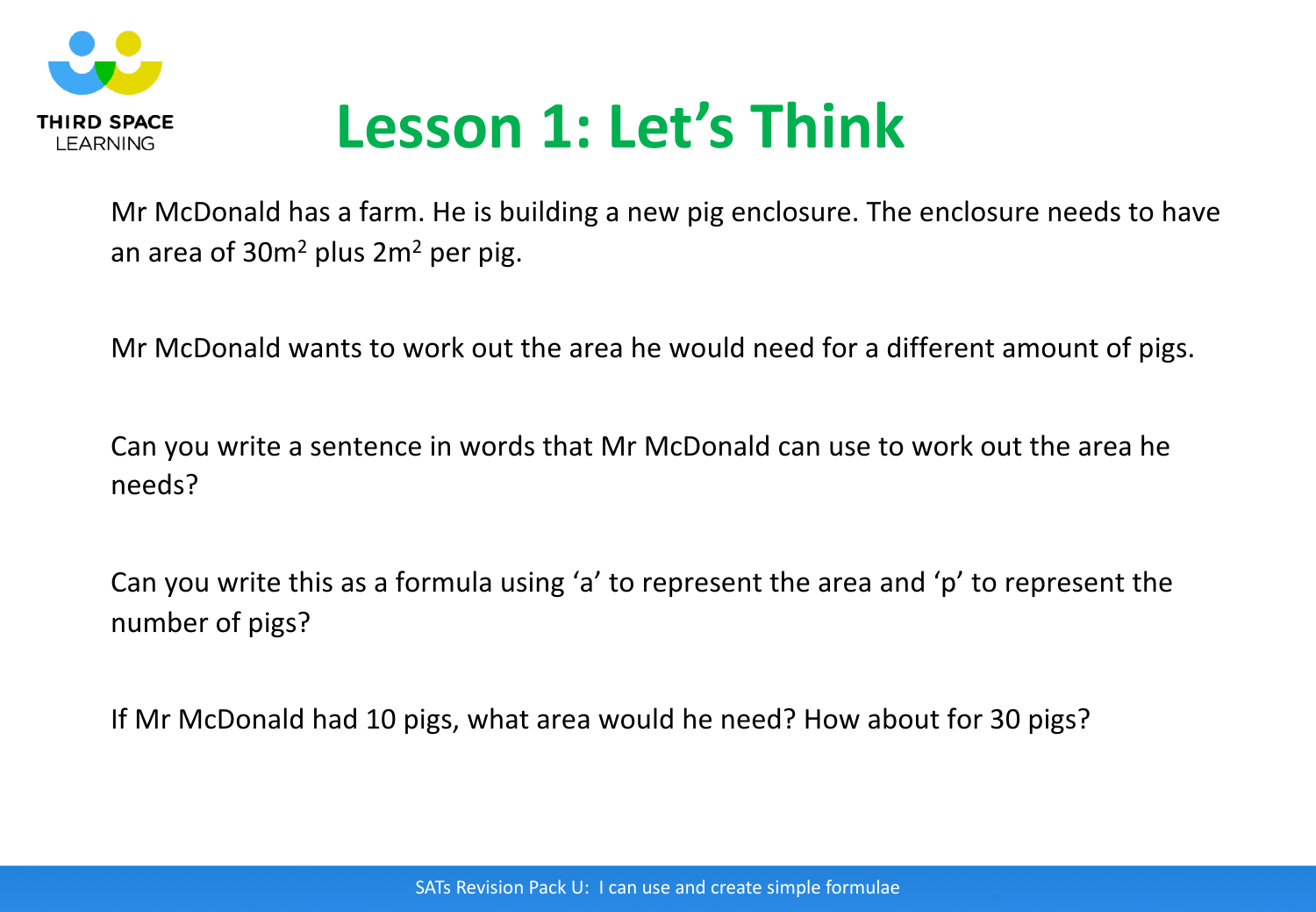

# **Lesson 1: Let's Apply**

The amount of time chickens are cooked for depends on their weight.

Cooking time = 20 minutes plus an extra 40 minutes for each kilogram.

Write this as an algebraic formula, with  $c = \text{cooking time}$ plus k = number of kilograms.

How long would it take to cook a chicken that is 3kg? How about one that is 4.5kg?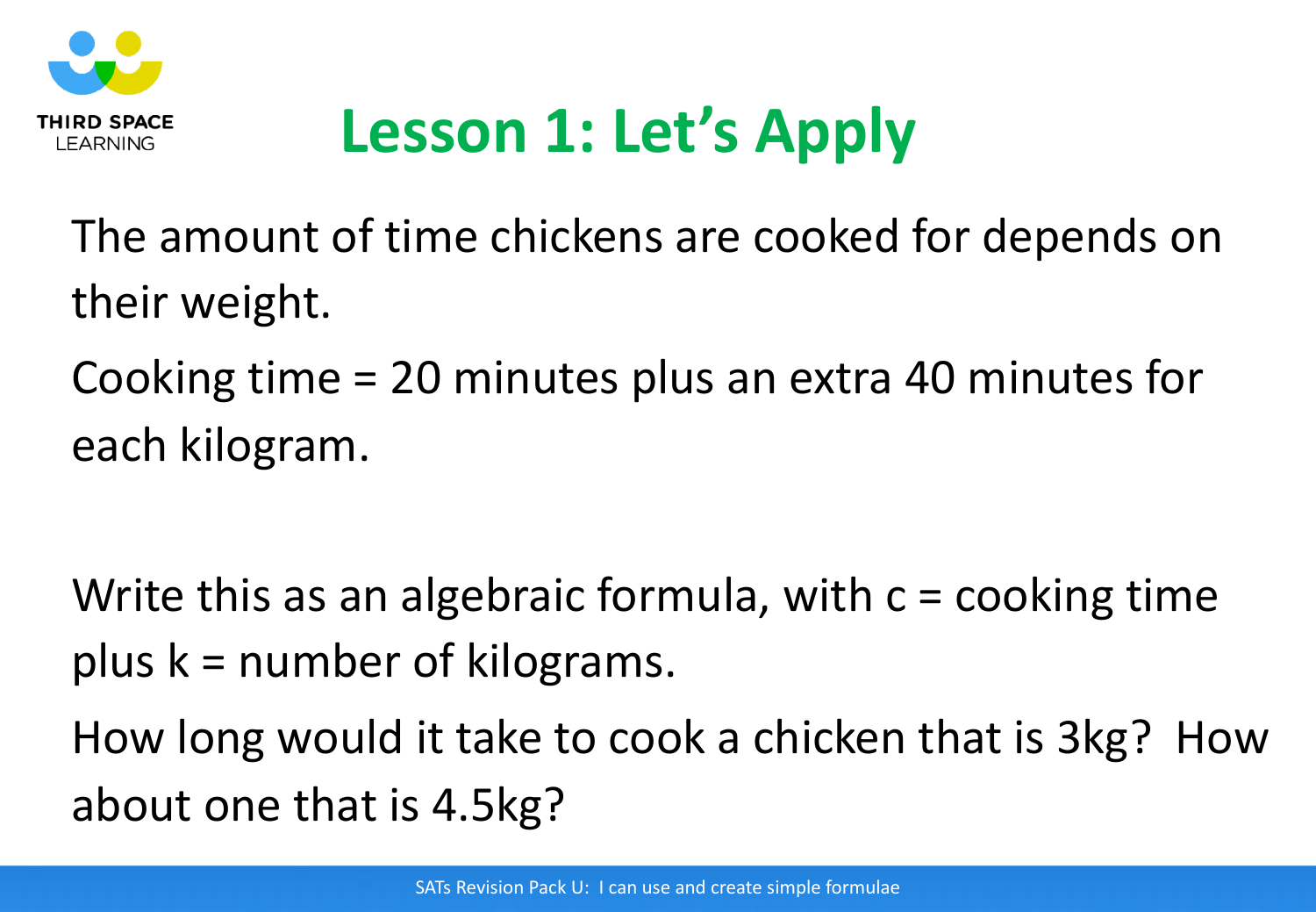

## **Lesson 2: Let's Think**

 $48 = x + 37$ 

### $103 + 2b = 151$

### What are the values of x and b?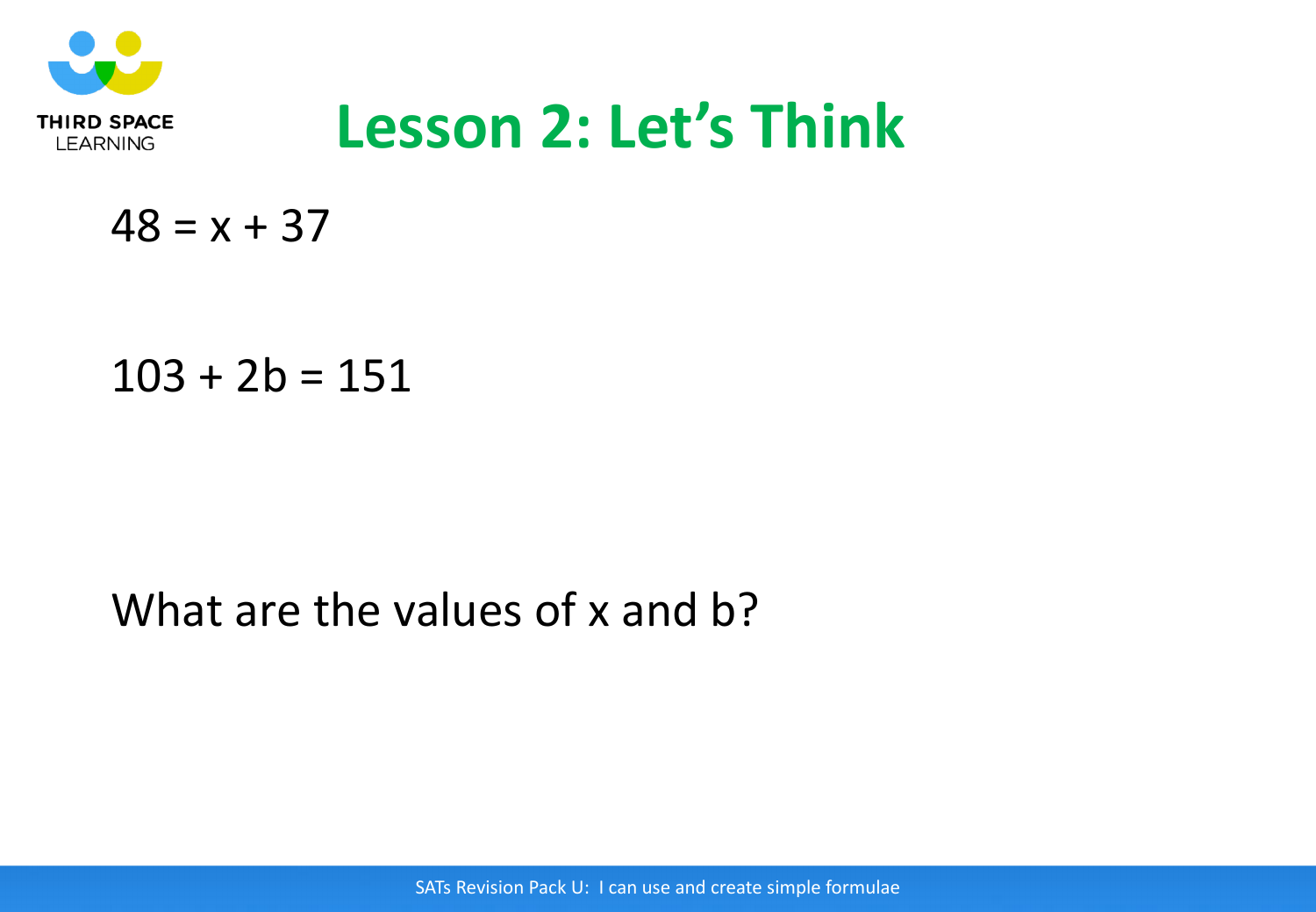

## **Lesson 2: Let's Apply**

#### **Match the equation with the value for x .**

| $40 + x = 48$   | $x = 20$ |
|-----------------|----------|
| $100 = 4x + 20$ | $x = 9$  |
| $50 + 2x = 64$  | $x = 7$  |
| $99 = 11x$      | $x = 8$  |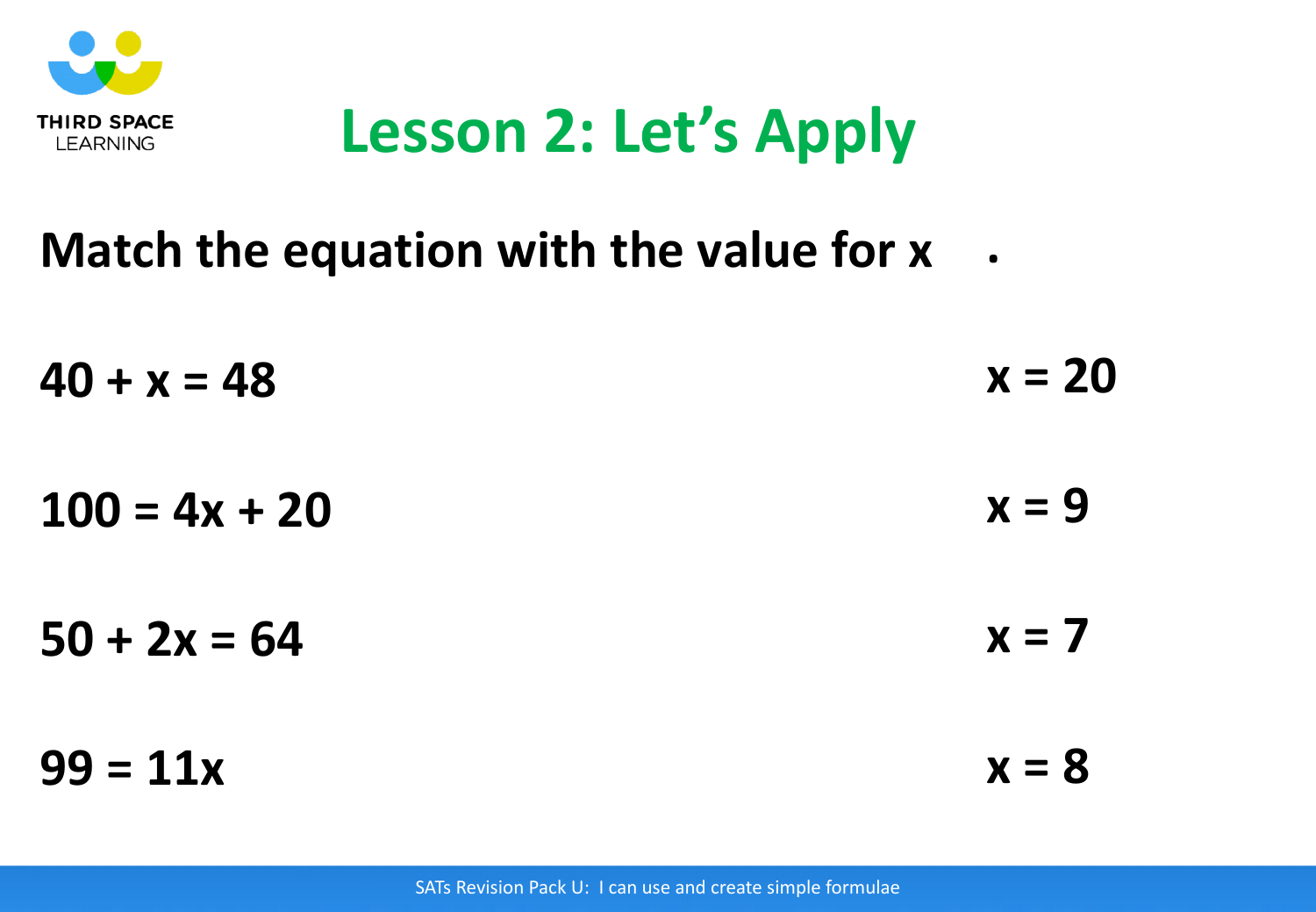

## **Lesson 3: Let's Think**

## Look at this sequence 4, 7, 10, 13, 16….

## Can you create an equation to enable you to work out what the 70th number will be in the sequence?

How about the 120th?